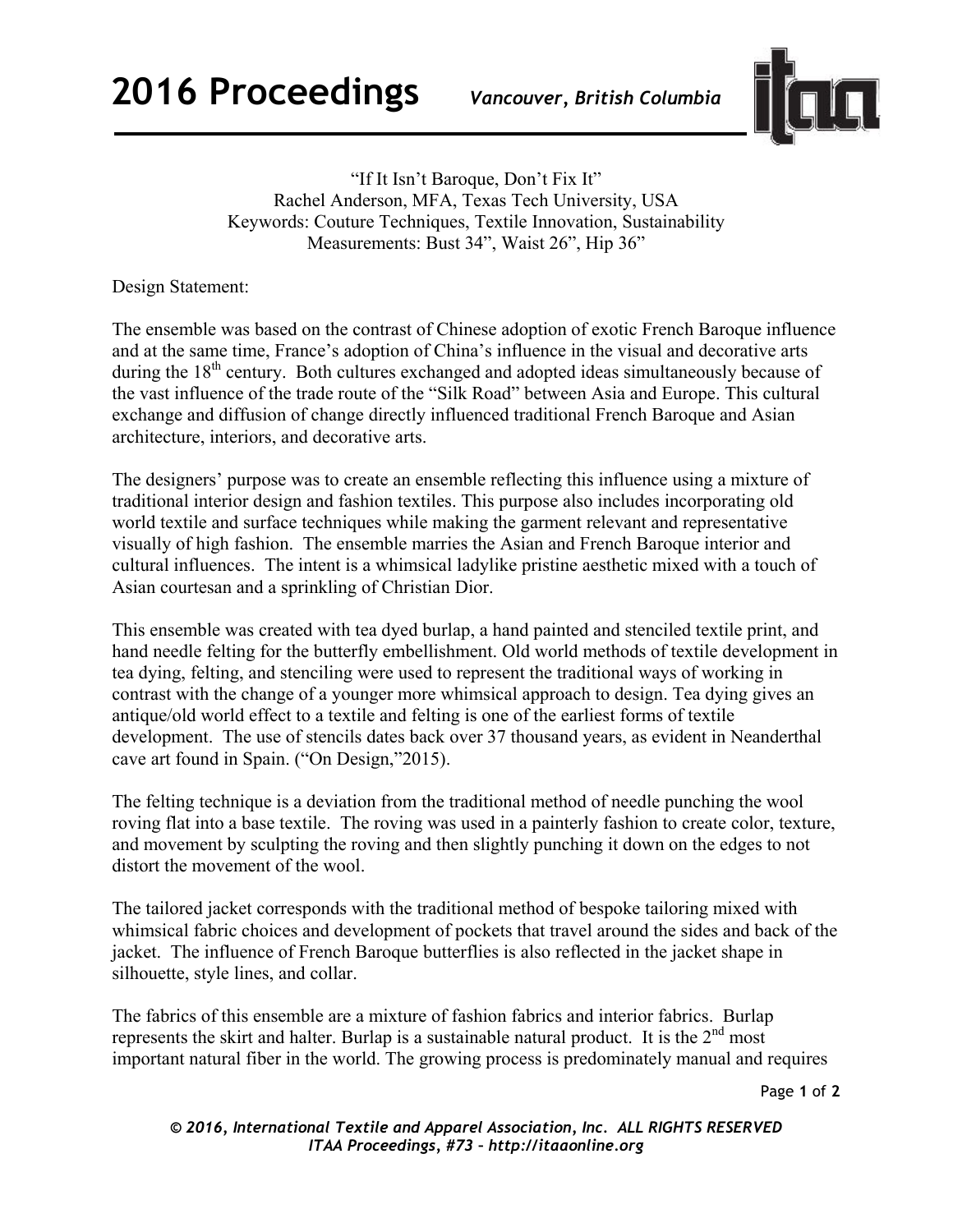very little help to grow. ("Burlap, the Green Choice," 2010) Burlap is 100% biodegradable. The underskirt contains cotton batting used traditionally for quilting. The jackets textiles are vintage ivory wool blend tweed mixed with a modern Asian inspired satin brocade. Wool is also biodegradable and sustainable and represented in the jacket and wool roving for the surface design technique.

Burlap, the Green Choice. (2010).Retrieved from http//www.luftandco.com/burlap-green-ecochoice

On Design: The History of Stenciling.(February 2, 2015).Retrieved from http://www.journalalabamachanin.com/2015/02/the-history-of-stenciling